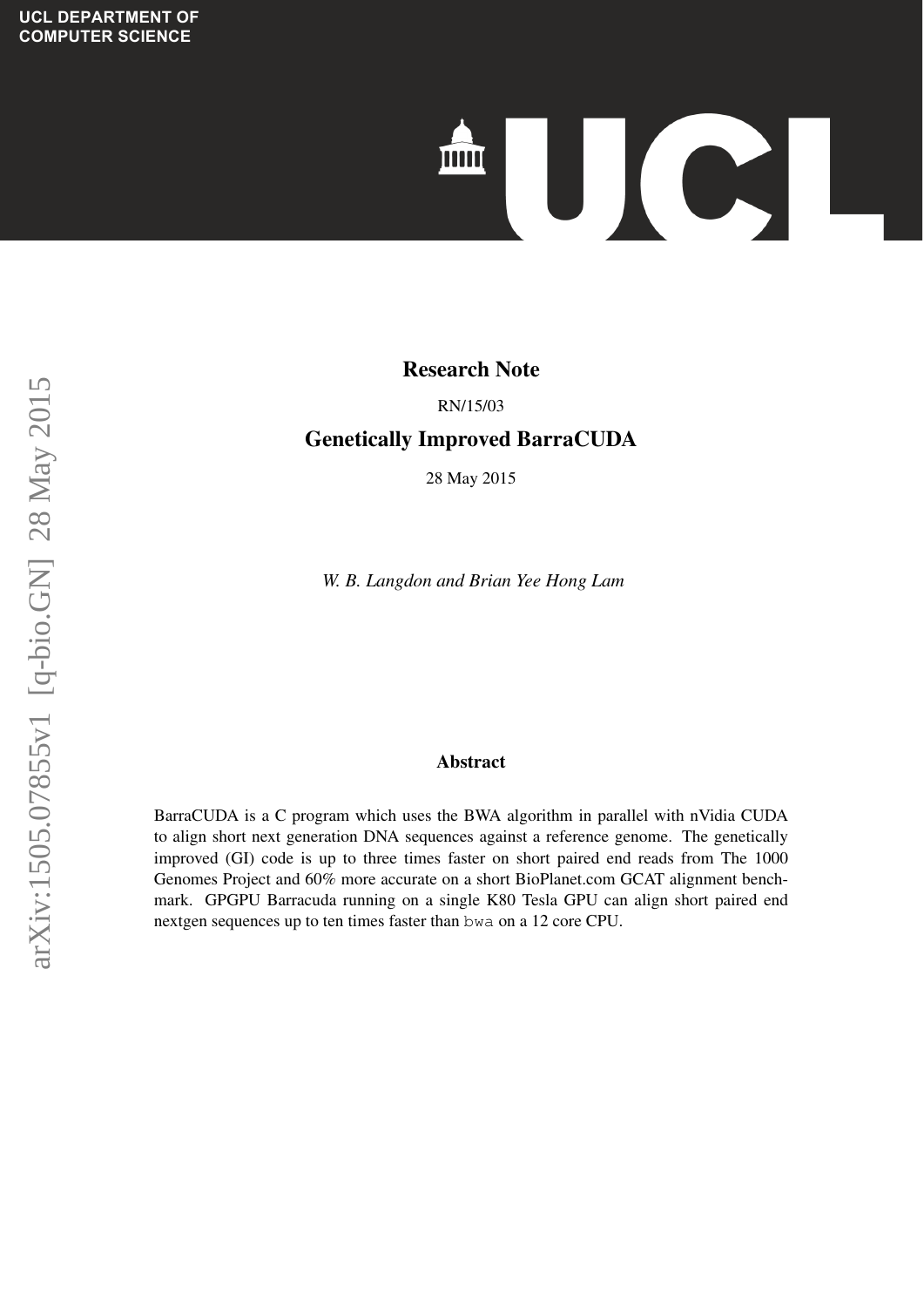#### 1 Why Run Bioinformatics on Gaming Machines

The explosive growth in Biological datasets has coincided with a similar exponential increase in computer processing power (known as Moore's Law [\[1\]](#page-7-0)). Before 2005 the doubling of integrated circuit complexity every 18 months, went hand-in-hand with doubling of computer processor clock speeds. However in the last ten years clock speeds have increased little. This has not (as yet) limited the exponential growth in Bioinformatics datasets and hence processing demand. Fortunately Moore's Law has continued to apply to the number of transistors per silicon chip. Whilst some of these extra transistors have been used to support more powerful computer instructions, largely they have been and will continue to be used to support parallel computing. In 2005 a typical computer contain one CPU, nowadays quad code (i.e. 4 CPUs) are common place with 6, 8 and 12 cores also being available. This trend will continue.

Modern consumer applications demand high quality and instant response. With user interfaces containing millions of display elements (pixels) and thousands of input sensors, the only practical approach has been parallel processing. Rather than using several CPUs, hardware dedicated to graphical displays typically contains hundreds or even thousands of processing elements. As each each pixel is processed in the same way, the graphics processing units (GPUs) can take short cuts in the hardware. For example, since each of the hundreds of pixel processing programs is doing exactly the same thing, the logic to decode program instructions can be shared. This means the transistors used to decode the program actually drive many streaming processing cores (rather than just one). The research and development of these specialised but highly parallel graphics accelerator cards has been paid for largely by the consumer gaming market. One of the main players in this market is nVidia. They have sold hundreds of millions of their GPUs. (These GPUs are capable of running CUDA, which is nVidia's general purpose framework for programming their GPUs. It is used by BarraCUDA.)

About the time of the end of the serial processor clock speed boom, computer scientists and engineers started to treat GPUs as low cost but highly parallel computers and started using their GPUs for general purpose computing (GPGPUs [\[2\]](#page-7-1)). This trend continues. Indeed GPGPU has been combined with some enormous volunteer user cloud systems. For example, much of the raw computer power used by the SETI@HOME project is actually derived from GPUs within domestic PCs.



Figure 1: Exponential growth in *peak* processing power. Data from nVidia

*RN/15/03 Page 1*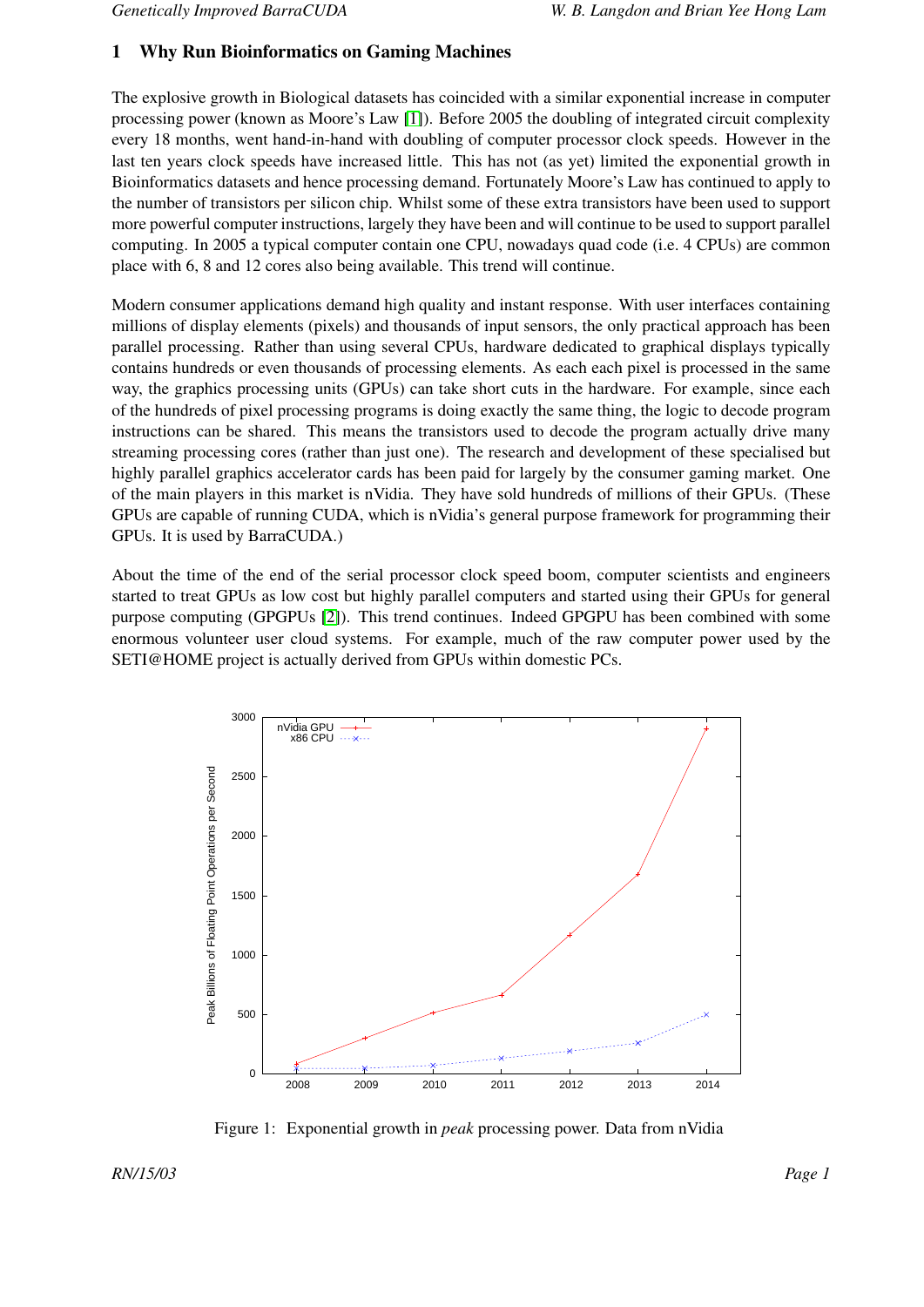Another aspect of GPGPU, has been the introduction by both nVidia and Intel of "screen less" GPUs, where the hardware is dedicate to computing applications rather than computer graphics. Indeed today half of the ten fastest computers on the planet are based on GPUs [\(http://www.top500.org/](http://www.top500.org/) May 2015).

Bioinformaticians have not been slow in seizing the advantages of GPGPU programming. CUDA versions of several popular applications have been written. However, as with other branches of super computing, it is often not easy to write code to gain the best of parallel machines. For example, often parallel applications are limited not by the processing power available but by the time taken to move data inside the computer to the processing elements.

At the forthcoming GECCO conference [\[3\]](#page-7-2) we shall present an approach in which a small part of the manually written code has been optimised by a variant of genetic programming [\[4,](#page-7-3) [5\]](#page-8-0) to give a huge speed up on that part. (The raw graphics kernel can process well over a million DNA sequences a second [\[3,](#page-7-2) Fig. 1].) The next section will describe the target system, BarraCUDA [\[6\]](#page-8-1). Section [3](#page-4-0) gives details of the programs and DNA benchmarks. In particular the standard GCAT Bioinformatics DNA sequence alignment benchmarks [\[7\]](#page-8-2) and short human paired end next generation DNA sequences taken from The 1000 Genomes Project [\[8\]](#page-8-3). This is followed (Section [4\)](#page-6-0) by the overall performance changes genetic improvement [\[9,](#page-8-4) [10,](#page-8-5) [11,](#page-8-6) [12,](#page-8-7) [13,](#page-8-8) [14\]](#page-8-9) gives and comparison with bwa. (See particularly Table [3,](#page-6-1) page [6.](#page-6-1))

#### 2 NextGen DNA Sequence Alignment

Since the human genome was sequenced in 2000 [\[15\]](#page-8-10), increasingly powerful nextGeneration sequencing machines have generated vast volumes of short noisy DNA sequences. Initially sequences where only 30 or so bases long. (The sequences are stored as strings of the four letters A, C, G and T. Each character representing one base.) Where the genetic sequence is variable, simple statistics (i.e.,  $4^{30} \gg$  length of the genome) that suggest 30 or so bases would be sufficient to identify where the sequence lies in the reference genome. Whilst these data are inevitably noisy, the main difficulty with this approach is that (in particular) the Human genome contains many repeated sequences. Thus sometimes  $4^{30}$  can only identify the repeated pattern not the location itself. This lead to 1) longer sequences but also 2) sequencing both ends of much longer sequences. The second (paired end) approach requires more sophisticated computer algorithms. Each end is matched against the reference genome as before. When an end lies in a repeated sequence, and so gives multiple match points, the matches the other end gives are consulted. As the approximate length of the DNA sequence is known (or can be inferred), in many cases potential matches for the two ends can be ignored as they are simply too far apart. Paired end analysis is now typical. Whilst Barracuda can deal both with single ended and paired end DNA sequences, we shall only benchmark paired end data.

BarraCUDA uses the Burrows-Wheeler algorithm (BWA) [\[16\]](#page-8-11). Indeed it source code is derived from a serial implementation of the BWA algorithm, simply called bwa. Barracuda gets its speed by using a GPU to processing hundreds of thousands of short DNA sequences in parallel. Typically finding where each DNA sequences matches the reference human genome is the most time consuming part. With paired end (pe) data, Barracuda "aln" matches each end separately and then Barracuda "sampe" combines them. Thus Barracuda sampe does not need a GPU (although it, unlike bwa sampe, can exploit multiple CPU cores).

With noise free data and where the DNA sequence matches the reference genome exactly, the Burrows-Wheeler algorithm is relatively straight forward. Before hand, offline, the reference genome is encoded into a compressed format so that all the sequences in the reference genome with the same starting subsequences are given the same location in the compressed file. Since there are four possible bases, extending the prefix sequence by one means this location leads to four subsequences prefix strings which are one base longer. However as the reference genome is finite, the branching factor quickly falls from four to one. If a prefix sequence can be followed by exactly one prefix which is one base longer, this means all the sequences with this particular prefix have the same base in the next position. The index file is arranged to enable rapid sequence look up. Barracuda and bwa index files are interchangeable.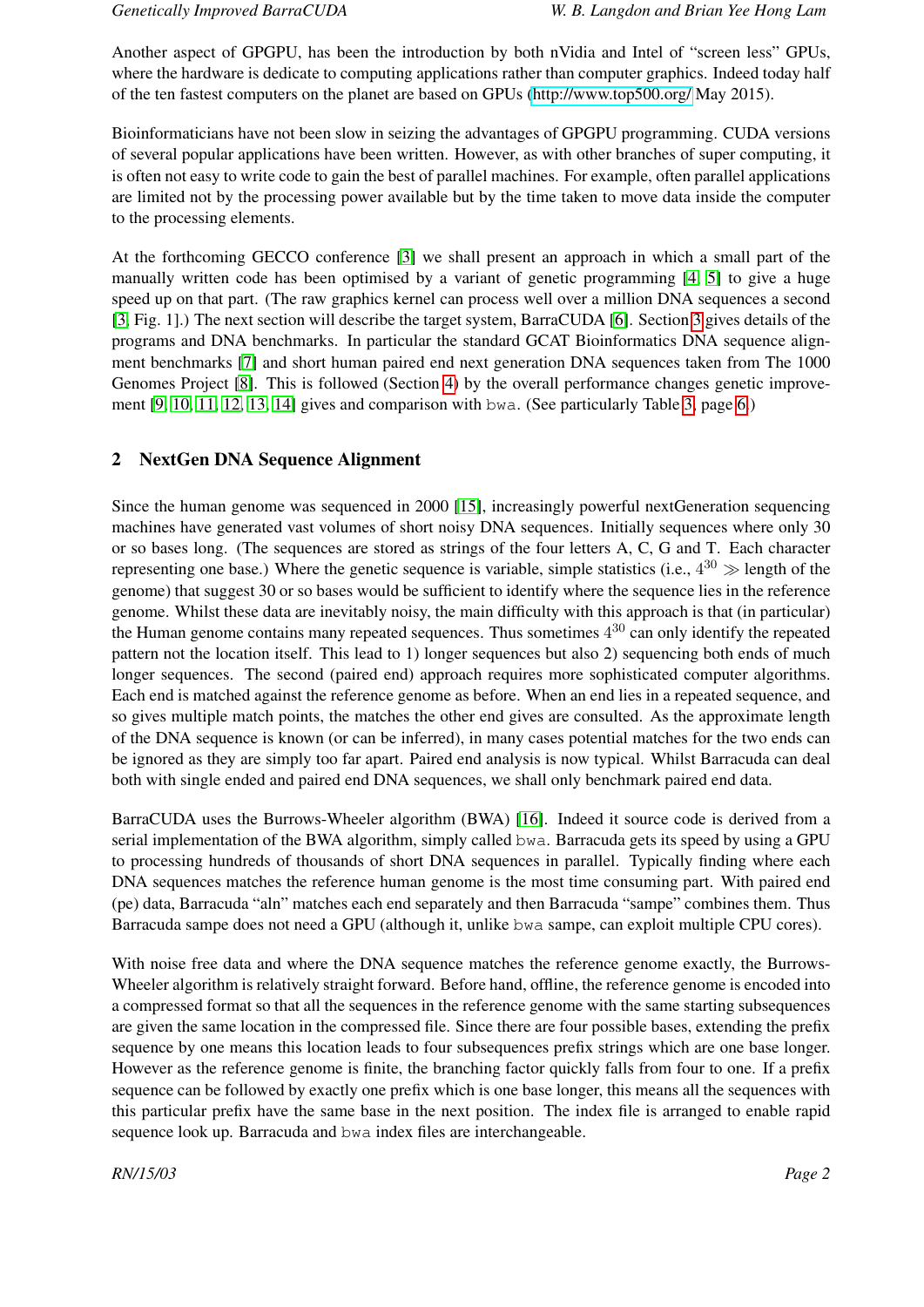<span id="page-3-1"></span>Table 1: GPU Hardware. Year each was announced by nVidia in column 2. Price (column 3) is either actual (GT 730) or on line quote (May 2015, which may be lower than original list price). Fourth column is CUDA compute capability level (as can be used with the nvcc compiler's -arch parameter). Each GPU chip contains 2, 13 or 15 identical independent multiprocessors (MP, column 5). Each MP contains 48 or 192 stream processors (total given in column 7) whose clock speed is given in column 8. Onboard memory size and bandwidth are given in the right most two columns. ECC enabled.

| <b>GPU</b> |  |  |  |                                                                                                | compute level MP total cores Clock L1/L2 caches |  |  |  | Memory |  |
|------------|--|--|--|------------------------------------------------------------------------------------------------|-------------------------------------------------|--|--|--|--------|--|
| GT 730     |  |  |  | 2014 $\text{\pounds}53.89$ 2.1 2 × 48 = 96 1.40 GHz 48KB 0.125 MB 4 GB 23 GB/s                 |                                                 |  |  |  |        |  |
|            |  |  |  | Tesla K20 2012 £2,905.20 3.5 13 × 192 = 2496 0.71 GHz 48KB 1.25 MB 5 GB 140 GB/s               |                                                 |  |  |  |        |  |
|            |  |  |  | Tesla K40 2013 £3,264.83 3.5 $15 \times 192 = 2880$ 0.88 GHz 48KB 1.50 MB 11 GB 180 GB/s       |                                                 |  |  |  |        |  |
|            |  |  |  | Tesla K80 <sup>1</sup> 2014 £6,260.65 3.7 13 × 192 = 2496 0.82 GHz 48KB 1.50 MB 11 GB 138 GB/s |                                                 |  |  |  |        |  |

<span id="page-3-0"></span>K80 is a dual GPU, performance figures given for one half.

<span id="page-3-2"></span>Table 2: CPUs. The desktop computer houses one GT 730. The servers are part of the Darwin Supercomputer of the University of Cambridge and hold multiple Tesla K20 or K80 GPUs.

| Type    | Cores | Clock                       | Memory  |
|---------|-------|-----------------------------|---------|
| Desktop |       | 2 2.66 GHz                  | 4 GB    |
| Darwin  |       | $12 \quad 2.60 \text{ GHz}$ | $62$ GB |
| NVK80   | 24    | 2.30 GHz                    | 125 GB  |

On look up, an upper and a lower pointer into the index file are kept. They span all possible matches, and so are initially far apart. As each base in the DNA sequence is processed, data are read from the index file and the position of the two pointers are updated. Actually the distance between them is the number of positions in the reference genome which match the DNA sequence processed so far. If the distance becomes one, then there is a unique match. If the two pointers cross this means the sequence does not exist in the reference genome. In good quality data from the 1000 Genomes Project, about 85% of sequences match uniquely. Where sequences do not match, this may be either due to noise in the data or to real mutations in the patient. To cope with non-exact matches, the algorithm must carefully back up its search and start trying out alternatives. This slows things down considerably.

For the approach to be feasible, Barracuda must load the whole of the index file into the GPU's memory. Thus the GPU must have enough memory to hold it all. For the human reference genome, this means the GPU must have at least four gigabytes of on-board RAM. Also the Burrows-Wheeler algorithm does not allow short cuts. I.e., every base in the sequence must be processed. Thus, even before considering mismatches, Barracuda must make heavy access to the index. Fortunately modern GPUs have high bandwidth to their on-board memory (see last column in Table [1\)](#page-3-1).

Typically the Burrows-Wheeler algorithm scales linearly with the length of the DNA sequences to be looked up. This makes it more suitable for shorter sequences than for longer ones.

Taking The 1000 Genomes Project as an example, [\[17,](#page-8-12) Fig. 4] shows some sequence lengths are much more common than others. In Section [4](#page-6-0) we report tests on paired end data comprised of 36 bases per end and of 100 bases per end. Both are common in The 1000 Genomes Project. In fact the most popular is 101 bases, which is almost the same as one of the benchmarks provided by [BioPlanet'](http://www.bioplanet.com)s Genome Comparison and Analytic Testing (GCAT) platform [\[7\]](#page-8-2).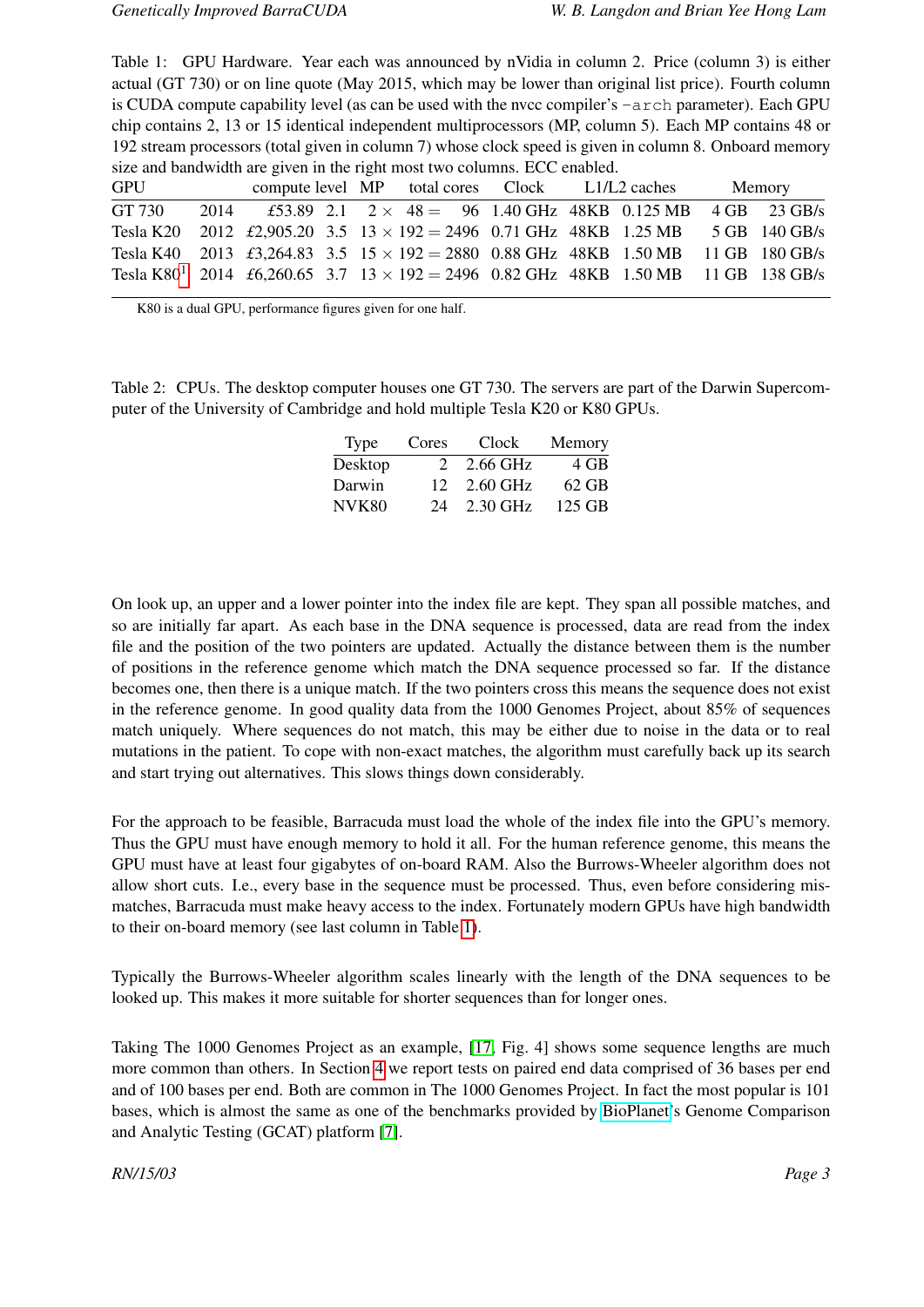#### <span id="page-4-0"></span>3 Programs, DNA sequences and Parallel Operation under Multi-core Unix

#### *3.1* bwa *0.7.12*

The current release of bwa (May 2015, Version: 0.7.12-r1039), i.e. [bwa-0.7.12.tar.gz,](https://github.com/lh3/bwa/archive/0.7.12.tar.gz) was down loaded from GitHub and compiled with default settings (i.e. including support for multi-threading).

#### *3.2 Barracuda 0.6.2*

For comparison, the previous version of BarraCUDA, i.e. 0.6.2, was compiled with default settings (i.e. again including support for multi-threading).

#### *3.3 Barracuda 0.7.107*

The current release (May 2015, Version 0.7.0r107), bwa-0.7.12.tar.gz, was down loaded from [SourceForge.](http://sourceforge.net/projects/seqbarracuda/files/latest/download) Again it was built with default setting (including support for multi-threading). However a second version was built specifically for the GT 730 which was compiled with  $-\text{arch}$  2.1 to support compute level 2.1, cf. column 4 in Table [1.](#page-3-1) (The default is now compute level 3.5 or higher).

#### <span id="page-4-3"></span>*3.4 Reference Genome: UCSC HG19 ucsc.hg19.fasta.gz*

Although GCAT provides a pointer [\(http://hgdownload.cse.ucsc.edu/downloads.html#human\)](http://hgdownload.cse.ucsc.edu/downloads.html#human) to UCSC, the reference human genome was downloaded from the Broad Institute's GATK resource bundle via [FTP](ftp://gsapubftp-anonymous@ftp.broadinstitute.org/bundle/2.8/hg19/) (approximately 900 megabytes compressed). It was converted into two indexes. Barracuda 0.6.2 converted ucsc.hg19.fasta.gz into an index for itself (4.4 GB). Secondly Barracuda 0.7.0 converted it into an index for itself and for bwa (5.1 GB).

#### <span id="page-4-1"></span>*3.5 36 base pairs: 1000 Genomes project*

The 1000 Genomes Project [\[8\]](#page-8-3) has made available a vast volume of data via its [FTP](ftp://ftp.1000genomes.ebi.ac.uk/vol1/ftp/) site. One of its normal (i.e. not color space encoded) paired end data with 36 DNA bases per end was chosen at random (ERR001270) and downloaded in compressed form using wget. ERR001270 consists of two files (one per end of the DNA sequence) each containing 1.1 gigabytes (compressed). ERR001270 contains 14 102 867 36 base DNA sequences. Approximately 5.7% of sequences occur more than once in ERR001270. The files are in "fastq" format and so also contain quality values but these are not used by bwa or by either version of Barracuda.

Initially bwa objected to the sequence names provided by The 1000 Genome Project. However this was readily resolved so that each pair of sequences had its own unique name.

#### <span id="page-4-2"></span>*3.6 100 base pairs: GCAT Benchmark*

BioPlanet.com hosts several sequence alignment and variant calling next generation DNA benchmarks on its [GCAT](http://www.bioplanet.com/gcat) web pages [\[7\]](#page-8-2). We report results on their 100bp-pe-small-indel alignment benchmark (gcat set 037). This consists of two files (one per end) each of 3 gigabytes (uncompressed), each containing 5 972 625 100 base sequences. (Less than 0.1% of sequences were repeated.) The files are again in "fastq" format but only contain dummy quality values however again these are not used by bwa or by Barracuda.

#### *3.7 Parallel operation on multi-core CPUs with bash pipes*

Barracuda and bwa have similar operations and command lines. For paired end data, "aln" is run separately for each fastq sequence file (Sections [3.5](#page-4-1) and [3.6](#page-4-2) above). For every fastq sequence, "aln" produces zero or more possible alignments in the reference genome (Section [3.4\)](#page-4-3) and saves them in a binary .sai file. (.sai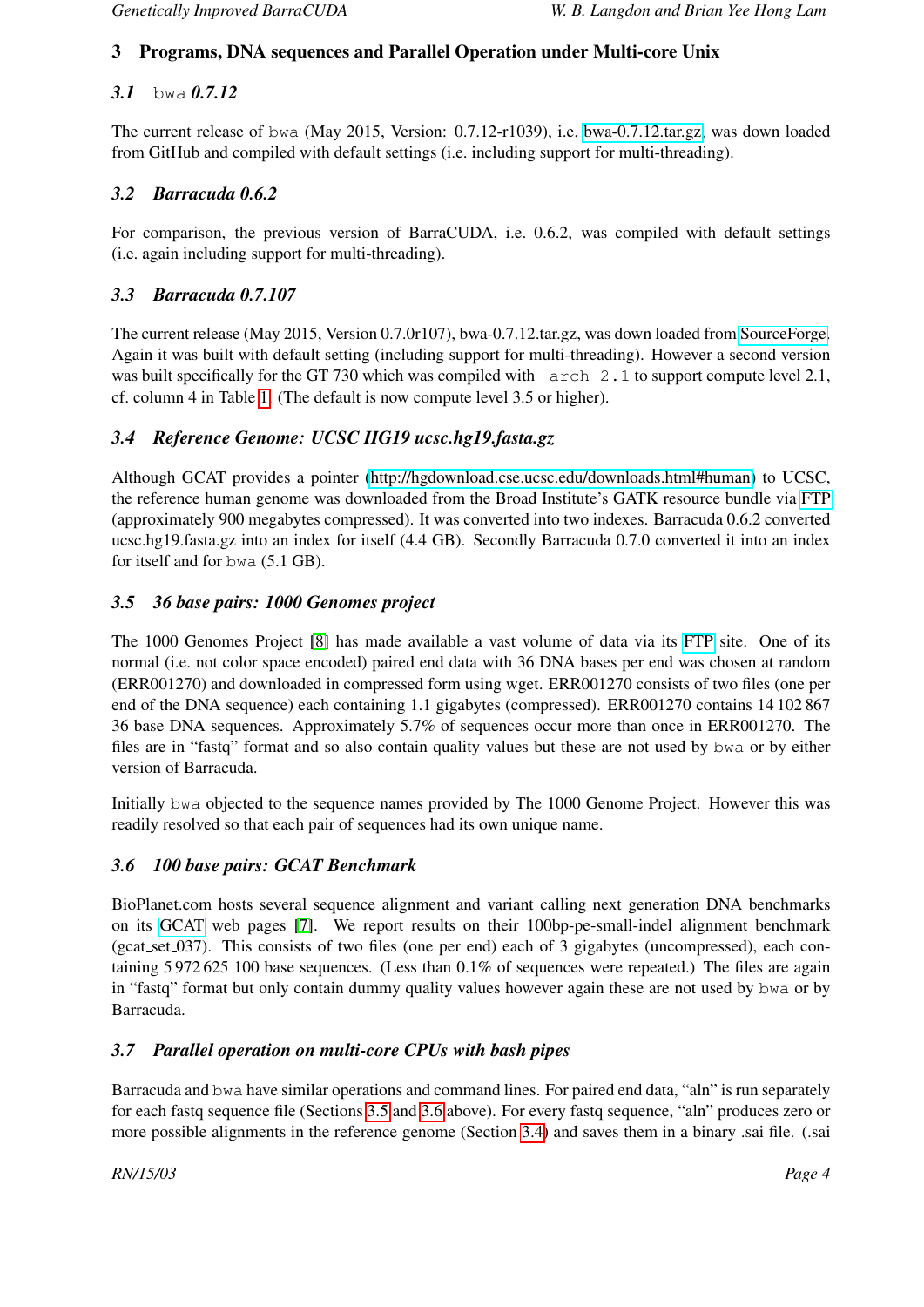

<span id="page-5-0"></span>Figure 2: Processing paired end DNA sequences. "aln" is run twice (once per end) and its alignments are piped (red arrows) into "sampe" (sam (pe) paired end). "sampe" also reads the index of the reference human genome and both ends of each DNA sequence in order to give the combined alignment in sam format. In the case of barracuda, the two "aln" process each use a GPU and "sampe" uses multiple host threads. For bwa "aln" uses multiple host threads but "sampe" is single threaded.

files are generally not compatible between different versions). For each pair of sequences, "sampe" takes the alignments from the .sai files, the sequences themselves and the index file for the reference genome to produce alignments for each end in sam format.

Notice the .sai files are intermediate and can be deleted after the .sam file has been created. However the .sai files are large. (E.g. 830 mega bytes for Barracuda 0.6.2 on the 1000 Genomes Project example and 340 mega bytes for the GCAT example.) Since the .sai files are both written to and read sequentially, under Unix using bash, it is not necessary to explicitly store them. Instead "aln" can write them to a unix pipe and "sampe" can read them from those pipes (see Figures [2](#page-5-0) and [3\)](#page-6-2). With large memory multi-core CPUs it is quite feasible to run both "aln" processes and the "sampe" process in parallel (see Table [2\)](#page-3-2).

The sam files are plain text and also large, nearly 6 GB for ERR001270 and well over 4 GB for the GCAT benchmark. GCAT uses the compressed binary format bam, even so gcat set 037.bam is almost a gigabyte. gcat set 037.sam was converted to gcat set 037.bam by samtools. The time for this post processing (a few minutes) is not included in Table [3.](#page-6-1)

#### <span id="page-5-1"></span>*3.8 Problems and Work Arounds*

A single GeForce GT 730 was available. It was mounted in a desktop linux PC with 4 GB of RAM. This was enough to run "aln" but not "sampe". (The .sai files could be transferred to a much larger linux server to run "sampe".) Typically in Barracuda "sampe" takes little time and on a typical large multi-core server can be run in parallel with the two "aln" processes with little impact on total wall clock time (see Figures [2](#page-5-0) and [3\)](#page-6-2). For ease of comparison the data in Table [3](#page-6-1) are an estimate for two GT 730's mounted in a large multi-core CPU. They are calculated from the wall clock time of the slowest of the two .sai files.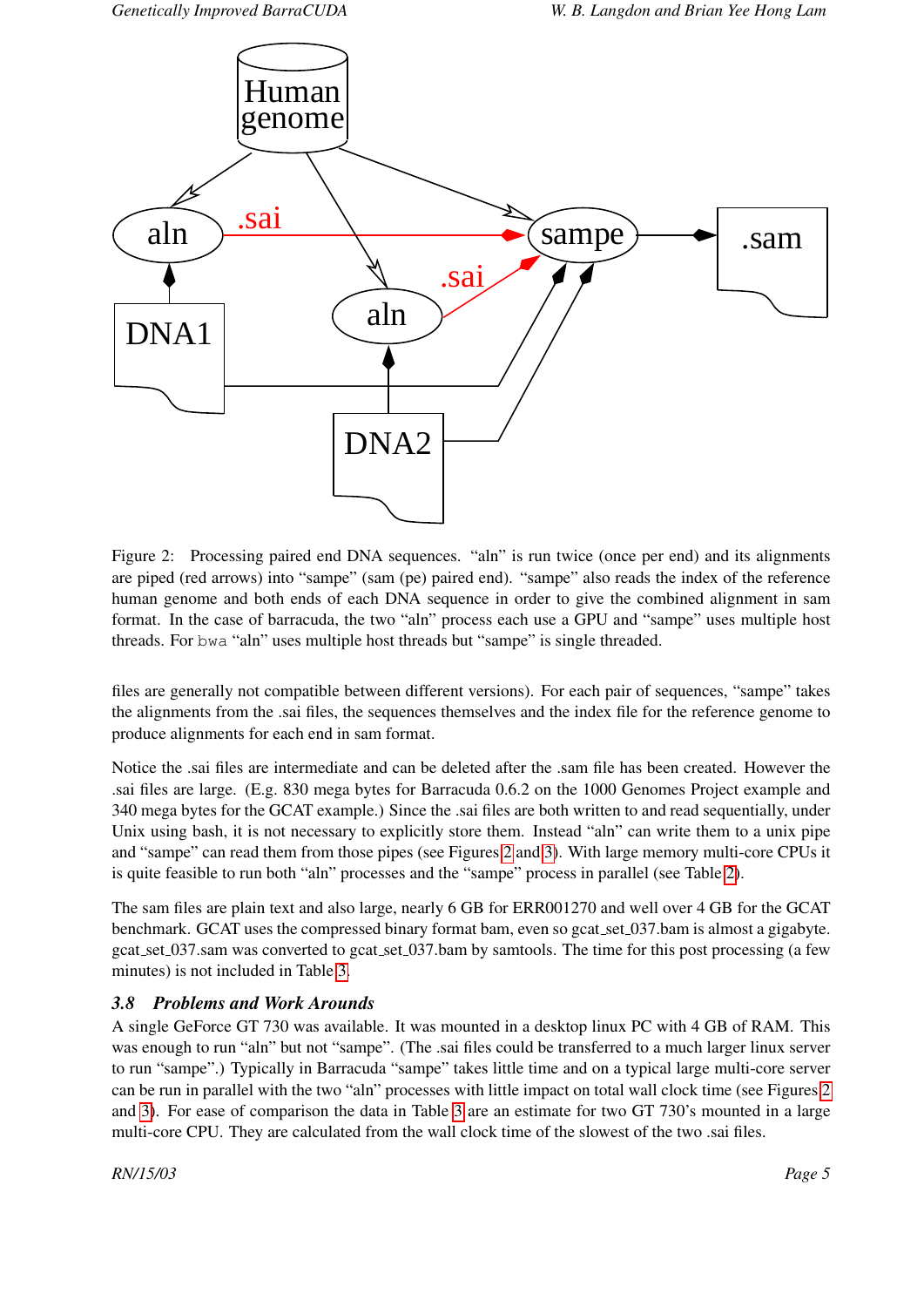```
$exe1 sampe -t 24 $hq19 \
   \langle($exe1 aln -C 0 $hq19 $seq1) \
   <($exe1 aln -C 1 $hg19 $seq2) $seq1 $seq2 \
> $sam
```
<span id="page-6-2"></span>Figure 3: Example bash command line using process substitution, pipes and input-output redirection to run two "aln" processes in parallel with "sampe", thus avoiding use of intermediate disk files.  $\frac{1}{2}$ exe1, \$hg19, \$seq1, \$seq2 and \$sam are the names of bash environment variables. \$exe1 is the program,  $\frac{1}{9}$  the location of the reference genome index,  $\frac{1}{9}$  seq1 and  $\frac{1}{9}$  seq2 are the files holding the pairs of DNA sequences and \$sam is the output. See also Figure [2.](#page-5-0)

<span id="page-6-1"></span>Table 3: Mean number of paired end sequences processed per second. In (brackets) speed relative to bwa 0.7.12.  $\pm$  gives standard deviation estimated from five runs. There was almost no variation in accuracy reported by GCAT.

| Prog    |       | length 12 core $CPU^a$   | GT 730 $^b$                   | $2\times$ K20                                                        | K80 |                 | GCAT Accuracy% |                          |
|---------|-------|--------------------------|-------------------------------|----------------------------------------------------------------------|-----|-----------------|----------------|--------------------------|
| bwa     |       | 36bp 1900 $\pm 50$       |                               |                                                                      |     |                 |                |                          |
| bwa     |       | 100bp $4500 \pm 20$      |                               |                                                                      |     |                 |                | 98.91                    |
| 0.6.2   | 36bp  | $\overline{\phantom{a}}$ | $3270 \pm 2(1.7 \pm 0.05)$    | 5300 $\pm$ 110 (2.8 $\pm$ 0.10) 6500 $\pm$ 180 (3.4 $\pm$ 0.13)      |     |                 |                | $\overline{\phantom{a}}$ |
| 0.6.2   | 100bp | $\overline{\phantom{a}}$ | $1860 \pm 4 (0.4 \pm 0.002)$  | $8700 \pm 140 (1.9 \pm 0.03)$ 11700 $\pm 100 (2.6 \pm 0.02)$ 97.49   |     |                 |                |                          |
| 0.7.107 | 36bp  | $\overline{\phantom{a}}$ | $7600 \pm 6(4.0 \pm 0.11)$    | $12900 \pm 160 (6.8 \pm 0.20)$ 19900 $\pm 500 (10.5 \pm 0.39)$       |     |                 |                | $\overline{\phantom{a}}$ |
| 0.7.107 | 100bp | $\overline{\phantom{a}}$ | $2100 \pm 14 (0.5 \pm 0.004)$ | $8800 \pm 70 (2.0 \pm 0.02)$ 12800 $\pm 270$ (2.8 $\pm 0.06$ ) 98.43 |     |                 |                |                          |
|         |       |                          |                               | Improvement ratio Barracuda 0.7.107 over 0.6.2                       |     |                 |                |                          |
|         | 36bp  | $\overline{\phantom{a}}$ | $2.32 \pm 0.003$              | $2.43 \pm 0.06$                                                      |     | $3.07 \pm 0.11$ |                | $\overline{\phantom{a}}$ |
|         | 100bp | $\blacksquare$           | $1.13 \pm 0.01$               | $1.00 \pm 0.02$                                                      |     | $1.09 \pm 0.02$ |                | 1.60                     |
|         |       |                          |                               |                                                                      |     |                 |                |                          |

<span id="page-6-3"></span>*a* 2.60GHz, see "Darwin" in Table [2](#page-3-2)

<span id="page-6-4"></span><sup>*b*</sup>Estimated for two GT 730 GPUs. See Section [3.8](#page-5-1)

Barracuda version 0.6.2 beta "sampe" failed on ERR001270 if run with multiple threads. The only work around was to used  $-t$  1 to prevent use of multiple threads. (Bug fixed before version 0.7.107.)

There is a small HTML web page which lists a few issues (some open but several now fixed) and common misunderstandings about Barracuda at [http://www.cs.ucl.ac.uk/staff/W.Langdon/barracuda/.](http://www.cs.ucl.ac.uk/staff/W.Langdon/barracuda/)

#### <span id="page-6-0"></span>4 Results

bwa and the original and the GI improved version of Barracuda were each run five times on both the fourteen million real world paired end DNA sequences from The 1000 Genomes Project (Section [3.5\)](#page-4-1) and the almost six million paired end DNA sequences provided by GCAT as a benchmark (Section [3.6\)](#page-4-2). bwa was run on 12 core 2.60 GHz CPUs (see Table [2\)](#page-3-2) whilst Barracuda was run on three GPUs, stretching from *£*50 low end GT 730 to the top of the range K80 Tesla (see Table [1\)](#page-3-1). The results are summarised in Table [3.](#page-6-1)

Apart from the low end GT 730, Barracuda is typically between two and ten times faster than the current release of bwa on a 12 core CPU (see figures within round brackets in the upper part of Table [3\)](#page-6-1). The lower part of Table [3](#page-6-1) presents the Barracuda data in the upper part as ratios between the previous release of Barracuda (0.6.2) with the current genetically improved [\[3\]](#page-7-2) version (0.7.107). Table [3](#page-6-1) shows the newer version is up to three times faster on the real world DNA sequences (36bp) and typically about 10% faster on the longer benchmark strings (100bp).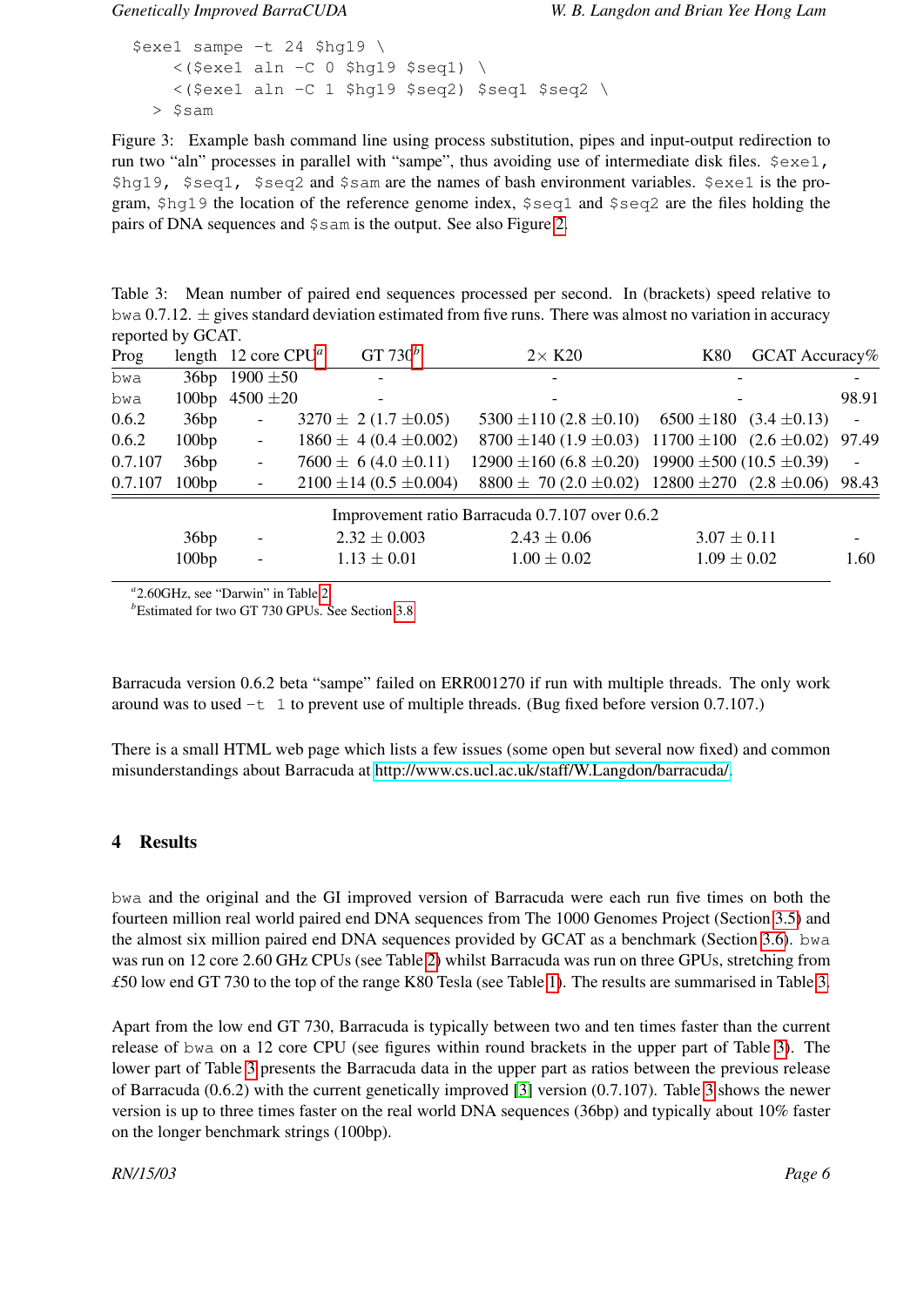#### 5 Discussion

bwa "sampe" does not support multiple host threads. As shorter sequences are expected to give rise to more duplicate matches and so give "sampe" more work to do, this may explain why bwa performs relatively badly on the short 36 bp 1000 Genomes Project data (see row bwa 36bp in Table [3\)](#page-6-1). On the 1000 Genomes Project example (36bp), even a lowly GT 730 running Barracuda 0.7.107 can beat bwa on at 12 core super computer node. On the longer GCAT benchmark (100bp), *one* GT 730 is about quarter of the speed of the 12 core computer. However both the pair of K20s and the K80 are faster than bwa on both real world and GCAT examples.

On the GCAT benchmark, the new version of Barracuda is more accurate than 0.6.2 and approaches the accuracy of bwa 0.7.12.

The variability of run time on the super computer (Table [3](#page-6-1) columns 4, 10 and 14) is typical of use on shared disk systems. In contrast, typically elapse times of CUDA kernels are very consistent (cf. Table [3](#page-6-1) column 6). We anticipate slightly higher and but more stable performance could be achieved on the super computer by placing files on local or ram disks. (Perhaps a couple of percent improvement may be obtained by using a ramdisk.) However ignoring the time to transfer data files within the super computer might give unrepresentative results.

#### 6 Conclusions

The new version of Barracuda, particularly on large real world examples, is a substantial improvement. Details of the genetic improvement process used to both tune its parameters and code will shortly be presented at the GECCO conference [\[3\]](#page-7-2). Both the new version and the genetic improvement process are freely available. (The genetically improved version of BarraCUDA has been in use via [SourceForge](http://sourceforge.net/projects/seqbarracuda/?source=typ_redirect) since 20 March 2015. The GI code may be down loaded from the author's FTP site from file [gp-code/barracuda](http://www.cs.ucl.ac.uk/staff/W.Langdon/ftp/gp-code/barracuda_gp.tar.gz) gp.tar.gz.)

Depending upon examples, even a *£*50 GPU running Barracuda can be faster than bwa on a twelve core 2.60 GHz CPU. With a top end nVidia Tesla GPU, Barracuda can be more than ten times faster than bwa on a 12 core CPU.

#### *Acknowledgements*

I am grateful for the assistance of Gareth Highnam of [bioplanet.com,](http://www.bioplanet.com/) Filippo Spiga, Stuart Rankin, Timothy Lanfear, Neil Daeche, Dave Twisleton, John Andrews and Tristan Clark.

K20 and K40 tesla donated by [nVidia.](http://www.nvidia.com) K80 runs used the Darwin Supercomputer of the University of Cambridge [High Performance Computing Service.](http://www.hpc.cam.ac.uk/)

#### References

- <span id="page-7-0"></span>[1] Moore, G.E.: Cramming more components onto integrated circuits. Electronics 38(8) (1965) 114– 117
- <span id="page-7-1"></span>[2] [Owens, J.D., Houston, M., Luebke, D., Green, S., Stone, J.E., Phillips, J.C.:](http://dx.doi.org/10.1109/JPROC.2008.917757) GPU computing. Proceedings of the IEEE 96(5) (2008) 879–899 Invited paper.
- <span id="page-7-2"></span>[3] [Langdon, W.B., Lam, B.Y.H., Petke, J., Harman, M.:](http://www.cs.bham.ac.uk/~wbl/biblio/gp-html/Langdon_2015_GECCO.html) Improving CUDA DNA analysis software with genetic programming. In: GECCO '15: Proceeding of the Seventeenth annual conference on genetic and evolutionary computation conference, Madrid, ACM (2015) Forthcoming.
- <span id="page-7-3"></span>[4] [Koza, J.R.:](http://www.cs.bham.ac.uk/~wbl/biblio/gp-html/koza_book.html) Genetic Programming: On the Programming of Computers by Natural Selection. MIT press (1992)